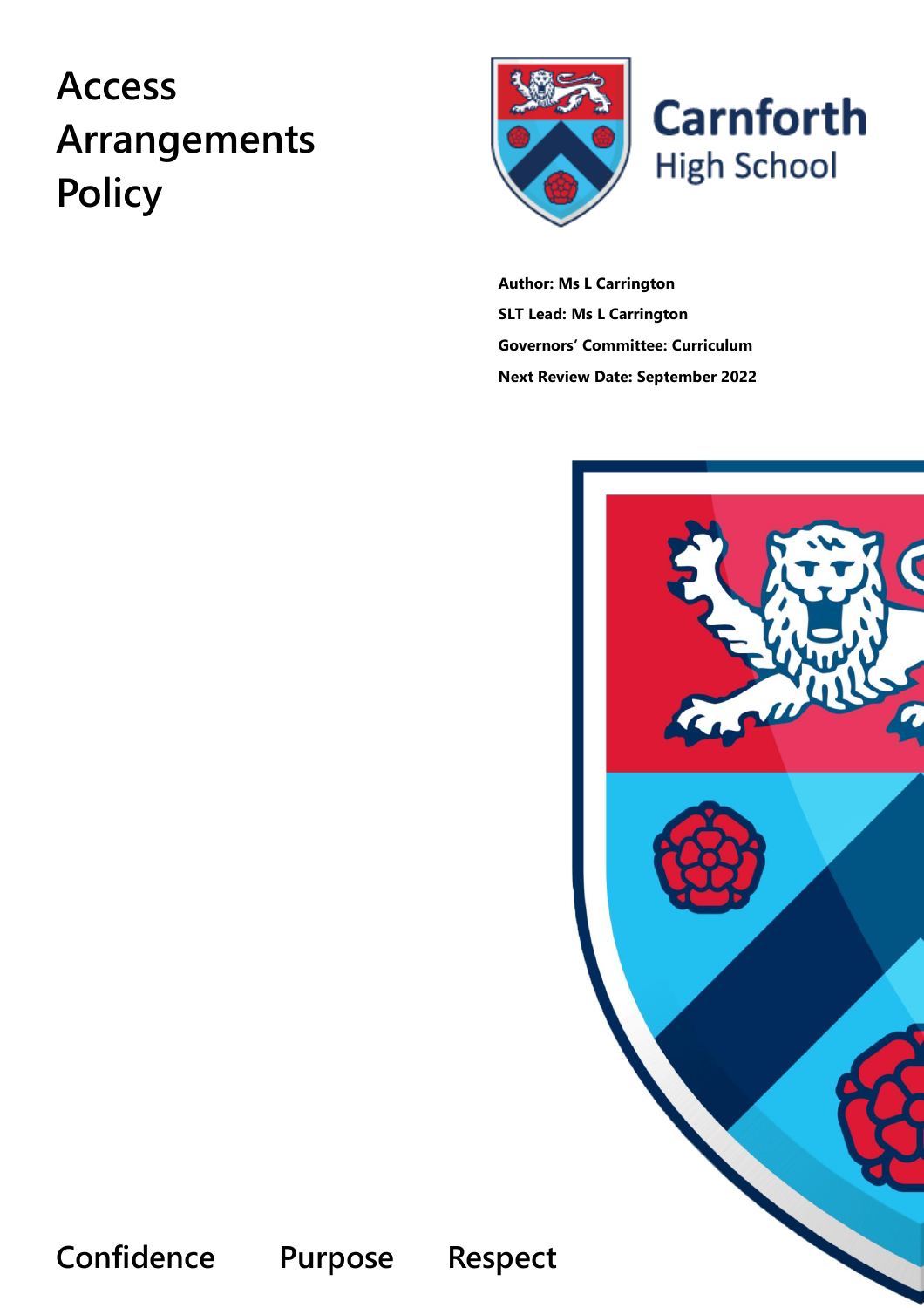## Access Arrangements

This document outlines the school's policy on Exam Access Arrangements. These are the arrangements put in place to ensure that all students are given a fair opportunity to demonstrate their knowledge and skills in examinations, without being disadvantaged by any learning, physical, sensory or psychological difficulty they may experience.

## **Principles**

Access arrangements are the principal way in which Awarding Bodies comply with the duty under the Equality Act (2010) to make "Reasonable Adjustments". This requires that an Awarding Body makes reasonable adjustments where a disabled person, within the meaning of the Equality Act 2020, would be at a **substantial disadvantage** in undertaking an assessment. All access arrangements in school are granted in accordance with the regulations laid out by the Joint Council of Qualifications (JCQ Access Arrangements and Reasonable Adjustments; JCQ Instructions for conducting examinations). Where access arrangements are in place – The integrity of the assessment must be maintained whilst providing access for disabled candidates. Access arrangements must not compromise the assessment objectives of the specification in question.

| <b>Access Arrangement Description</b> | <b>Access Arrangement Description</b>                                                                                                                                                                                        |
|---------------------------------------|------------------------------------------------------------------------------------------------------------------------------------------------------------------------------------------------------------------------------|
| Reader                                | A trained adult reads the question and any relevant text for the<br>student (but not where the skill of reading is being assessed e.g.<br>the reading section of the English papers)                                         |
| Scribe                                | A trained adult writes or types for the student. The student<br>dictates their answers. The scribe writes exactly as the student<br>dictates. In MFL, the student must dictate letter by letter in the<br>relevant language. |
| Prompter                              | A trained adult can prompt the student with a few permitted<br>phrases to:<br>refocus<br>indicate how much time is left                                                                                                      |
| <b>Modified Papers</b>                | Specially prepared papers, e.g. enlarged to a specific font size.                                                                                                                                                            |
| Rest breaks                           | Students are permitted to stop for short break/s during the exam<br>and the time taken is added to the finish time. Students are not<br>permitted to have exam materials with them during rest breaks.                       |
| Extra Time                            | Students may be entitled to an allowance of 25%.<br>More than 25% is granted only in extraordinary circumstances.                                                                                                            |
| Laptop/Word Processor                 | Access to a laptop for an exam for a student to word process<br>their answers $-$ see appendix.                                                                                                                              |

#### **Examples of Access Arrangements**

Further access arrangements are available to meet pupils' needs as appropriate. Candidates may not require the same Access Arrangements in all exams and all access arrangements in place for examinations must reflect a student's normal way of working in school. The evidence must be able to show a history of need and a history of normal way of working with the arrangement in place.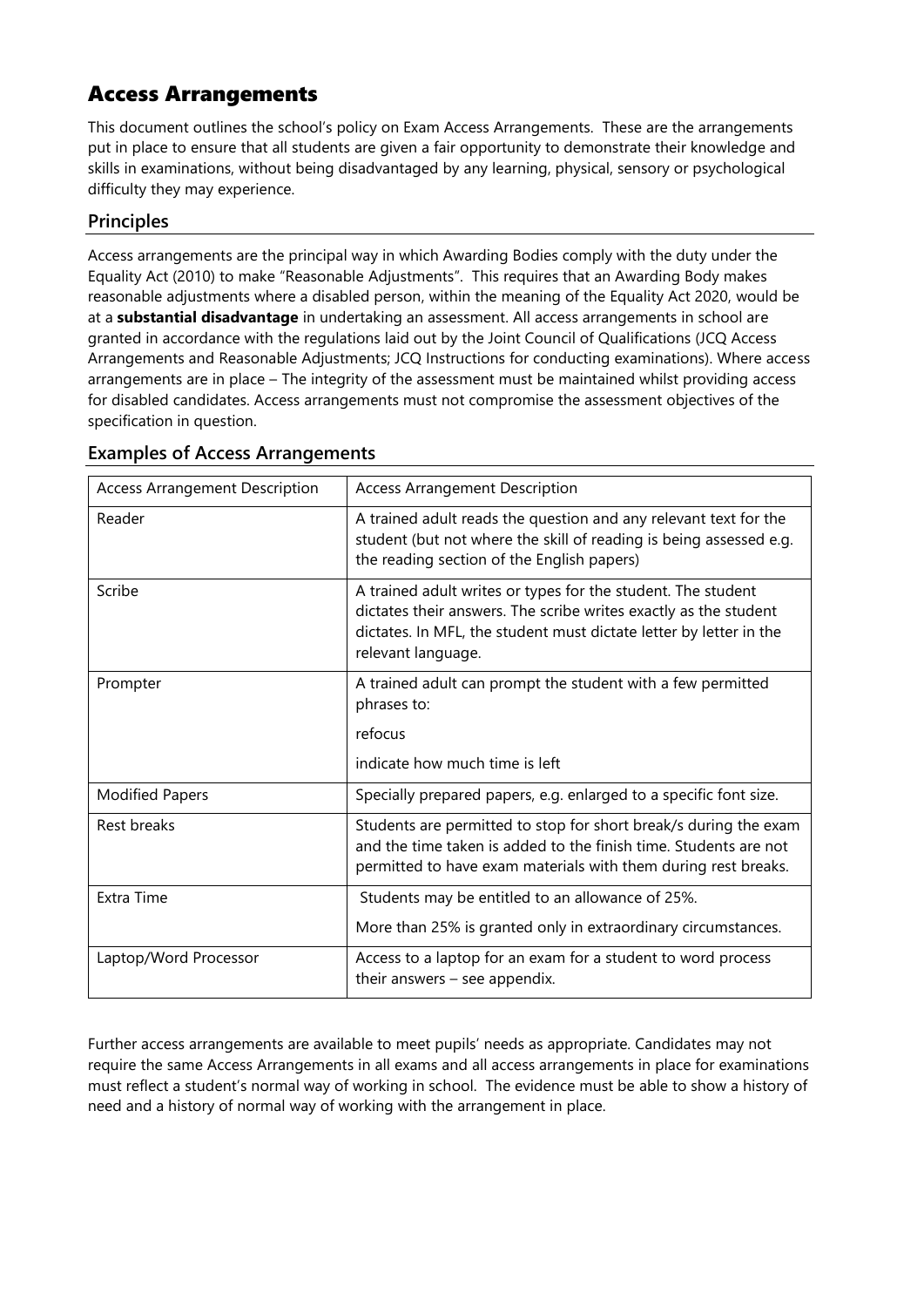#### **Timeline for Awarding Access Arrangements**

#### **Years 7-11**

1. Year 6 - A student's primary school or parent informs the SENCo of any history of need or access arrangements implemented in KS2 examinations. Information is also passed from parents.

2. Year 7 – the whole year group is screened. The results highlight students who need extra literacy.

3. KS3 – Teachers monitor students closely and gather any evidence of need for access arrangements, passing it to the SEN Department. Access arrangements are trialled in assessments/exams.

4. Year 9 summer term – Further testing by the external Assessor to ensure students are still within the criteria needed for access arrangements. Section A Form 8 completed based on evidence supplied by teachers.

5. The arrangements continue to be monitored for their use and effectiveness before an online application is made by the Access Arrangement Assessor before the deadline for GCSE applications.

6. October of Year 11 – Final deadline for teachers to submit evidence and requests for access arrangements. The first Mock examinations provide the last opportunity to trial access arrangements.

7. Summer of Year 11 – Examinations completed with access arrangements in place.

#### **Medical Letters and Private Assessments**

Letters from consultants will trigger an investigation but any request for an access arrangement also needs to be supported by evidence from within the school. Likewise, private assessments or reports from Educational Psychologists will only be accepted as evidence for an access arrangement if supported by school evidence, which must be sent to the assessor in advance of the assessment.

We may choose not to accept a private assessment report as evidence for an access arrangement if it conflicts with evidence gathered at school by our Access Arrangements Assessor. In this case, a written rationale for rejecting the report will be held on file.

#### **Temporary Arrangements**

Temporary arrangements may be required by students suffering from injury or illness. Students with an illness or injury that has a direct impact on their ability to access the examination should obtain a letter from a GP, consultant or other professional giving a brief outline of their condition and the access arrangements that are deemed to be necessary. For example, a right-handed student whose right arm is broken may need a scribe and some extra time, as it is not their normal way of working and dictating to a scribe may be difficult for them. A student with acute back pain may require supervised rest breaks in order to stand and move around.

In all cases where an access arrangement or a reasonable adjustment is needed, the school is entitled to expect reasonable notice to carry out its responsibilities. Where a need for access arrangements has been identified before an examination session, the Examinations Officer should be provided with medical evidence in reasonable time.

Temporary arrangements last for one examination session. If the condition persists another letter may be required for the next session.

#### **Evidence Held and Malpractice**

Schools are regularly inspected to ensure they have followed JCQ regulations – usually during the summer examination season. The school is required to hold evidence in its files that can be inspected at short notice. For this reason, the school will keep copies of evidence of need, form 8, letters from outside agencies, record of access arrangements used and any EHCP, together with a data protection form signed by the student. The consequences of malpractice can be severe. These may include disqualification of the student from one or more examinations.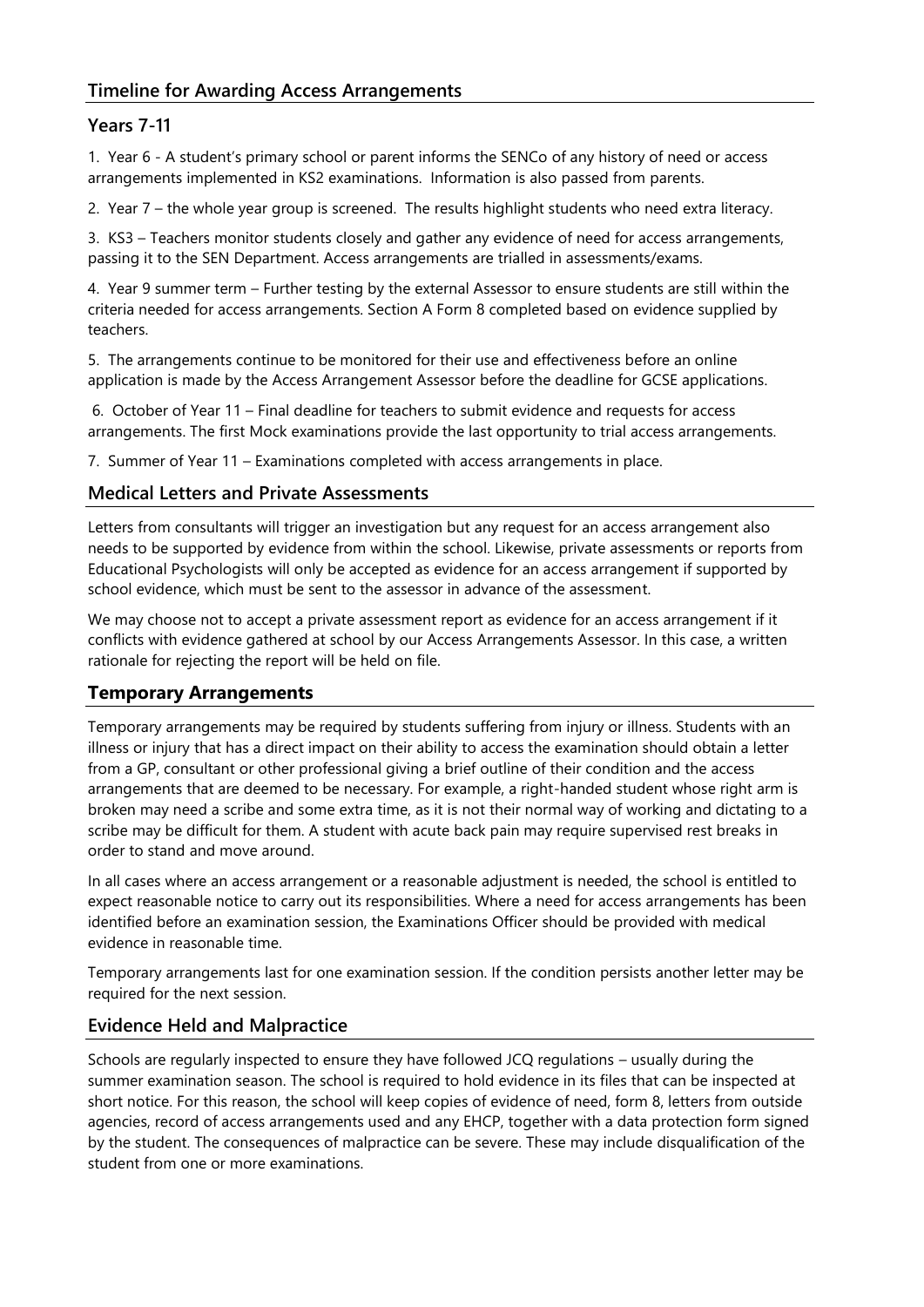Examples of malpractice include:

- Students being granted access arrangements which are not their normal way of working
- Access arrangements being granted when a student has no history of need or provision
- Access arrangements being granted without sufficient evidence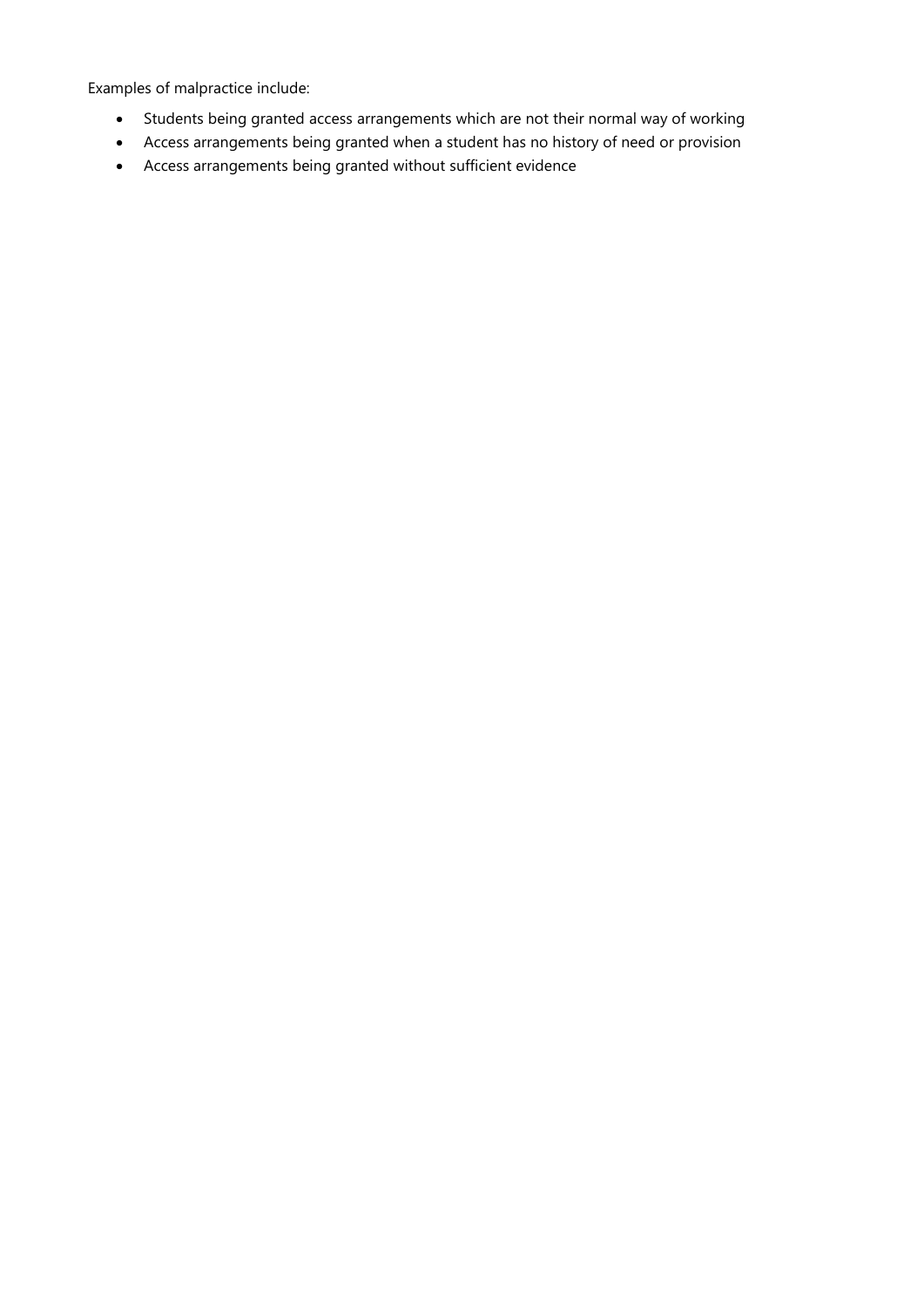# APPENDIX

#### **Use of Word Processors in Exams**

This policy on the use of word processors in examinations and assessments is reviewed and updated annually, on the publication of updated JCQ regulations and guidance contained in the publications Access Arrangements and Reasonable Adjustments and Instructions for Conducting Examinations. References to 'AA' relate to JCQ Access Arrangements and Reasonable Adjustments and ICE to JCQ Instructions for conducting examinations.

### **Purpose of the policy**

This policy details how Carnforth High School authorises the use of a word processor in examinations and assessments. The policy also contains a written statement on the centre criteria for the allocation of a word processor as required by JCQ.

#### **Principles for using a Word Processor**

Carnforth High school complies with AA chapter 4 Adjustments for candidates with disabilities and learning difficulties regulations and guidance as follows:

4.2.1 Candidates with access to a word processor are allowed to do so in order to remove any barriers to assessment which prevent them from being placed at a substantial disadvantage as a consequence of persistent and significant difficulties. The use of a word processor is only permitted whilst ensuring that the integrity of the assessment is maintained, at the same time as providing access to assessments for a disabled candidate.

4.2.2 The use of a word processor is not permitted where it will compromise the assessment objectives of the specification in question.

4.2.3 Candidates may not require the use of a word processor in each specification. As subjects and their methods of assessments may vary, leading to different demands on our candidates, the need for the use of a word processor is considered on a subject-by-subject basis.

4.2.4 The use of a word processor is normally considered and agreed where appropriate at the start of the course providing the teacher has firmly established a picture of need and normal way of working for a candidate and this has been agreed by the SENCo.

4.2.5 The use of a word processor for candidates is only granted if it reflects the support given in the classroom as their 'normal way of working', which is defined as support:

- in the classroom;
- in support lessons;
- in internal school tests/examinations
- mock examinations

#### **The use of the word processor**

Some students may benefit from the use of a word processor during some or all of their examinations. For example, candidates with:

- A specific learning difficulty which has a substantial and long-term adverse effect on their ability to write legibly or fluently.
- Formal assessment has shown the student to have a below average speed of handwriting.
- Formal assessment has indicated that a student has illegible handwriting and teachers judge this to be significantly impacting on his/her performance in assessed work.
- A student has a medical condition or physical disability which impacts on his/her ability to write by hand. (Here evidence will be required from a relevant medical professional).